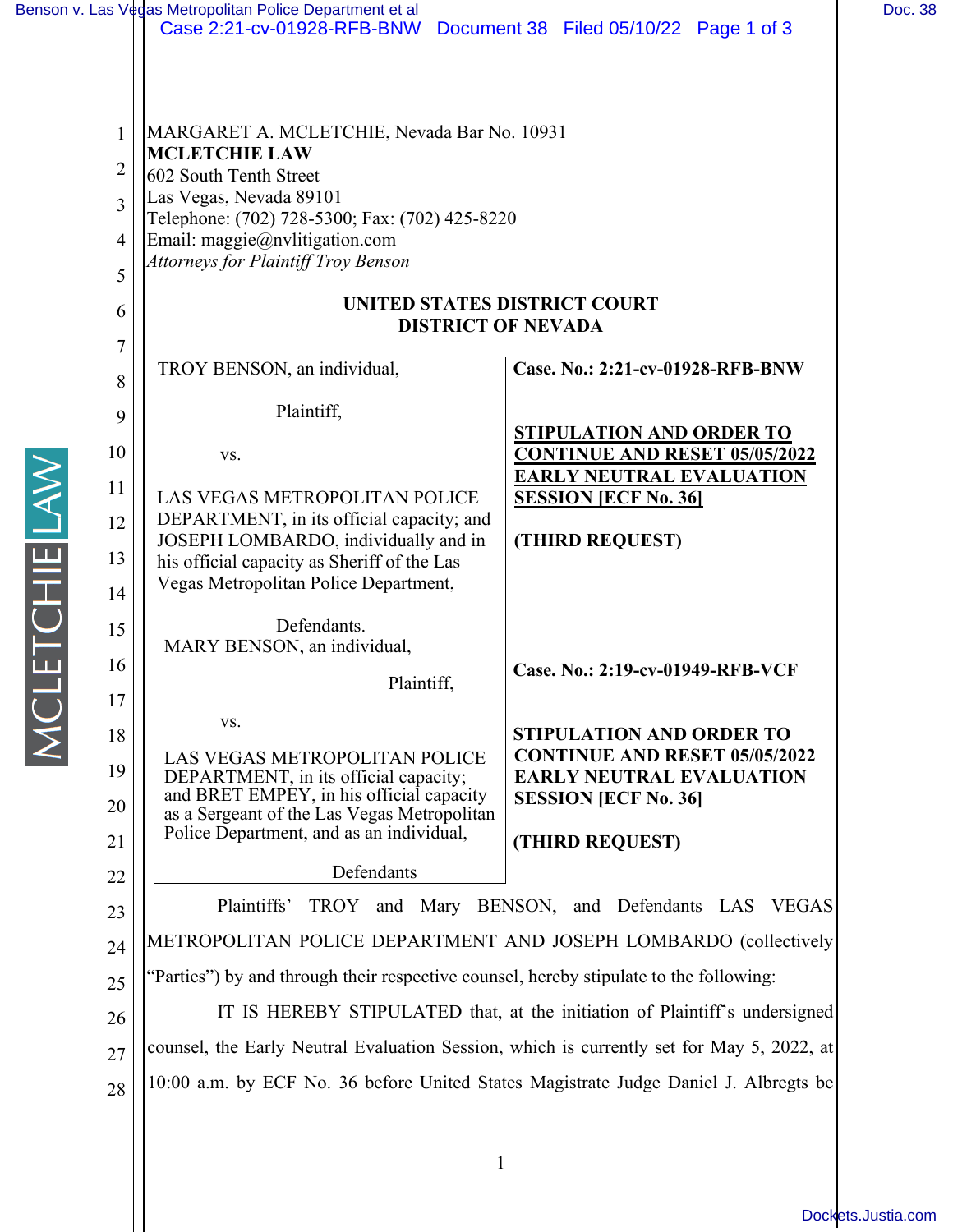1 2 3 4 5 vacated. The parties require more time to prepare their written Early Neutral Evaluation statements. In addition, Ms. McLetchie has competing obligations with her upcoming wedding and has also had several competing deadlines in other matters. The Parties respectfully request the Court grant their stipulation to continue the Early Neutral Evaluation Session for all these reasons.

6 7 8 IT IS FURTHER STIPULATED that the following three (3) alternative dates have been confirmed by all parties and their counsel to be available for rescheduling the Early Neutral Evaluation Session at the Court's convenience:

- 1. July  $18^{th}$ , 2022;
	- 2. July  $19^{th}$ , 2022; and
	- 3. July  $28^{th}$ ,  $2022$ .

12 13 14 15 With this resetting, the parties will be submitting their confidential written Early Neutral Evaluation statements for the Court's *in camera* review ten (10) days prior to the Early Neutral Evaluation Session, and agree to comply with all other aspects of the Court's Order Scheduling the Early Neutral Evaluation (ECF No. 20.)

16 17 / / / / / /

9

10

11

**MCLETCHIE LAW** 

- 18 / / /
- 19 / / /
- 20 / / /
- 21 / / /
- 22 / / /
- 23 / / /
- 24 / / /
- 25 / / /
- 26 / / /
- 27  $1/1$
- 28 / / /